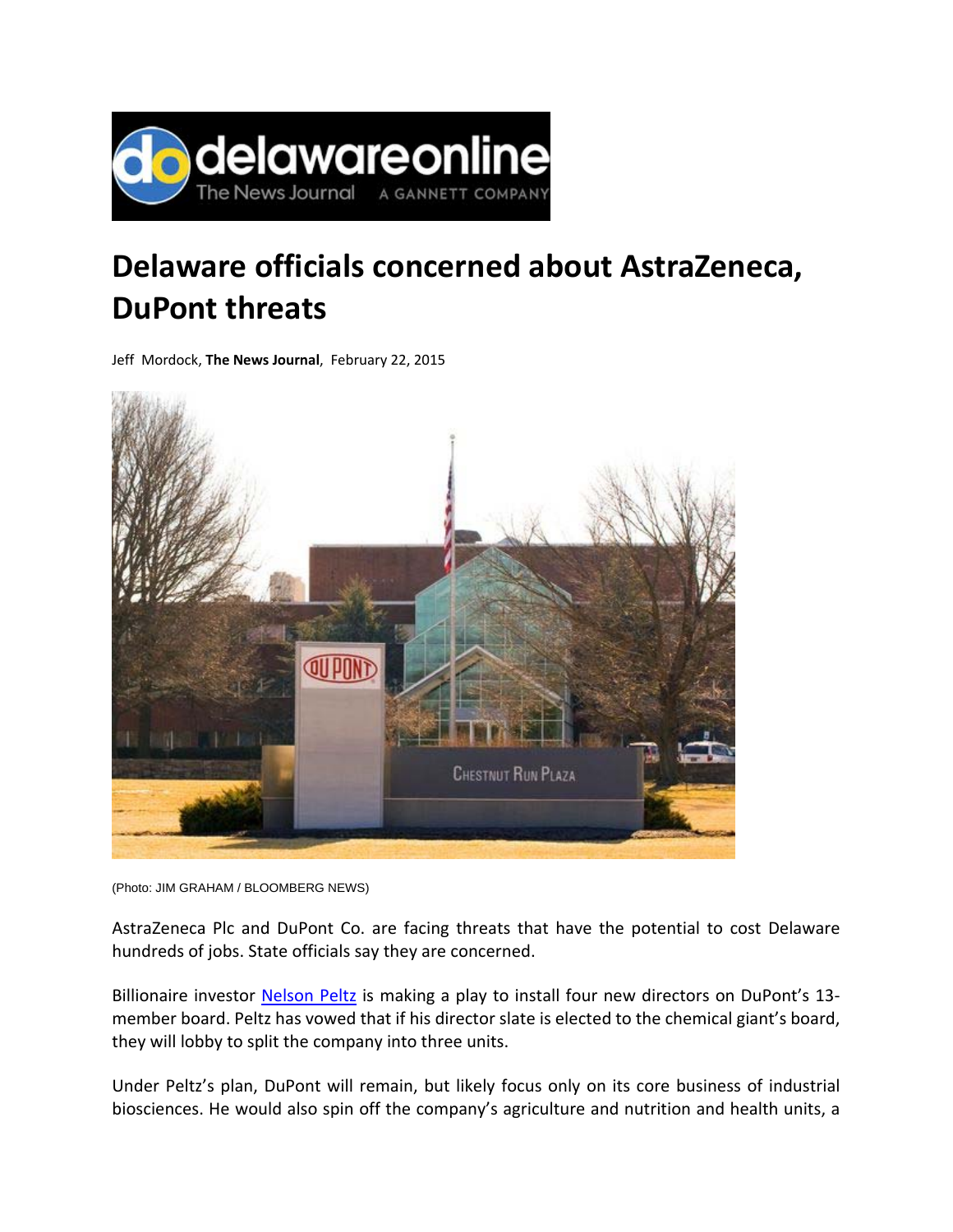proposal that would likely create job losses in those groups. Pressure from Peltz has already forced DuPont to spin off its performance chemical business, Chemours Co.

Meanwhile, AstraZeneca's 2014 earnings were characterized by analysts as disappointing. Net profits for last year stood at \$1.23 billion, a roughly 24 percent decline from its 2013 net profit of \$2.56 billion. The pharmaceutical company's 2014 earnings per share dropped to \$4.28, an almost 18 percent decrease from \$5.05 in 2013.

AstraZeneca's earnings slump along with the pharmaceutical industry's merger mania have led analysts to label the company as a potential acquisition target. The company rebuffed a \$119 billion bid from Pfizer Inc. last year. Some analysts have said Pfizer or another company needing access to AstraZeneca's strong pipeline could be potential suitors for the company.

Pfizer was attracted to AstraZeneca because its principle headquarters was located in the United Kingdom. If the merger happened, Pfizer would have reincorporated in the United Kingdom to reduce its corporate taxes, a move referred to as "an inversion." At the time of Pfizer merger talks, Delaware's congressional delegation acknowledged the transaction would have cost the state jobs.

State officials say they are monitoring the situations with both companies, but cautioned it's too early to know if or when either scenario could come to fruition.

"Worried is not the appropriate term, but we are concerned," said Alan Levin, Director at the Delaware Economic Development Office.

In an interview with The News Journal, Gov. Jack Markell said he would use the word "hopeful" to describe how feels about the future of both companies. He said that the state officials regularly meet with executives from both companies to receive updates on issues affecting businesses.

"Anytime you are a small state, each job is meaningful," the governor said.

But others who follow the state's economy paint a different picture.

"If you are the state, I think you do worry," said James Butkiewicz, chairmain of the University of Delaware's Economics Department.

Republican State Sen. Greg Lavelle represents Sharpley, the legislative district that is home to AstraZeneca and a portion of DuPont's holdings, including the country club and the Experimental Station, the chemical company's primary research and development center.

"There are conversations to make these entities know that we want to have them in Delaware," Lavelle said. "We will do everything in our power, but our power is limited."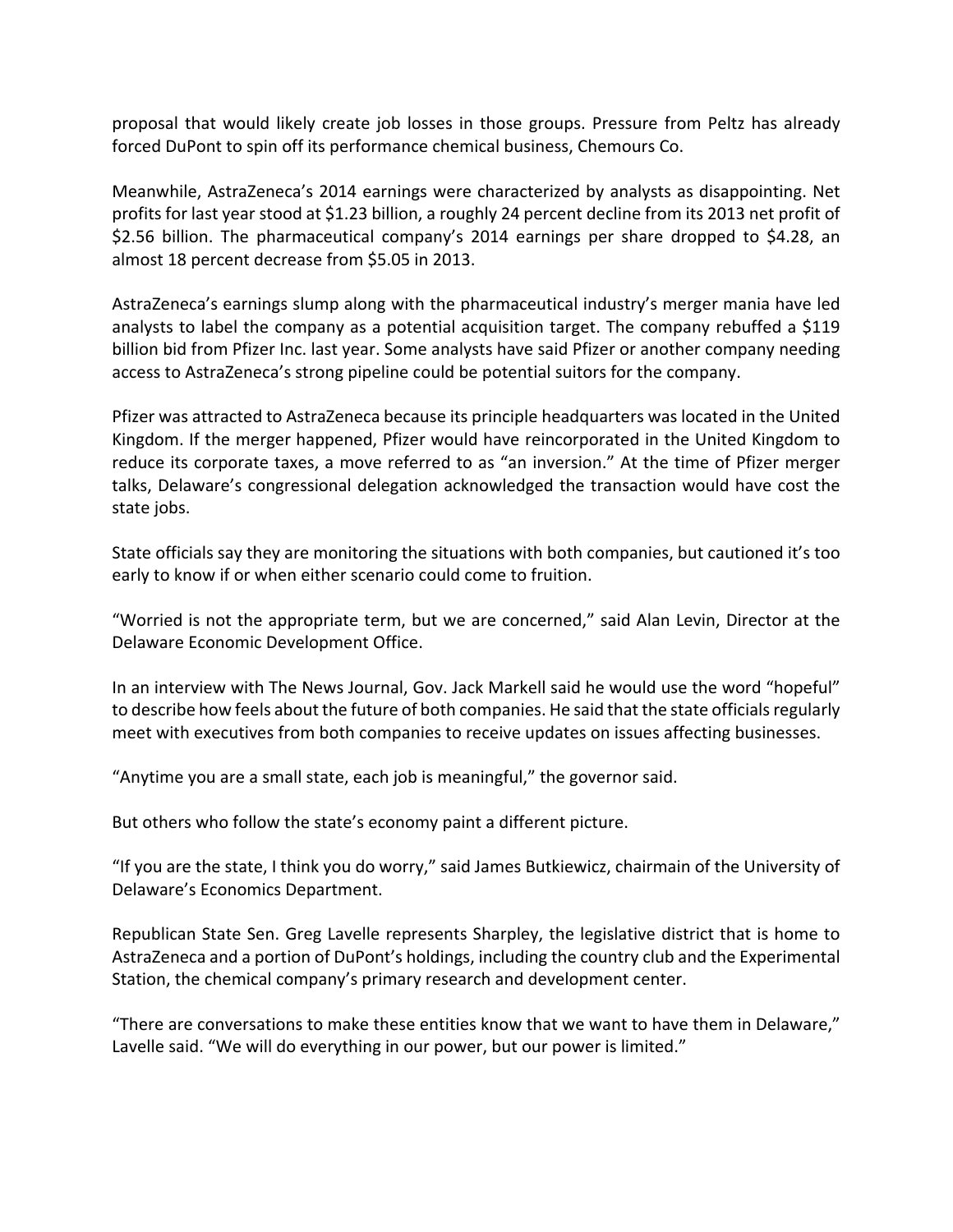## **Threat of layoffs**

Peltz owns \$1.9 billion of DuPont stock through Trian Management Fund. He has lobbied to break up the company, including authoring two white papers arguing a leaner DuPont would generate better returns for shareholders. In an effort to achieve this goal, he has nominated four candidates, including himself to the company's board.

In a September letter to DuPont's board, Peltz claimed his plan to separate the company into three autonomously‐managed business would eliminate an operational performance gap compared to its peers in the chemical industry. Although Peltz said last week his directors are open to keeping DuPont together, no one seriously believes his board members will not lobby split the company, if elected.

DuPont has opposed Peltz's plan. Dan Turner, a company spokesman, referred to DuPont's recent shareholder letter calling Peltz's breakup plan "misleading."

If Peltz is successful, the DuPont split could cause dual headaches for the state. The activist investor has a history of pressuring companies to lay off employees in an effort to reduce inefficiencies. He has already claimed DuPont has between \$2 billion and \$4 billion of excess corporate costs.

For example, when Trian assumed a 5.4 percent stake in ketchup maker Heinz, Peltz unveiled a turnaround plan calling for the company to reduce costs. Heinz responded with the elimination of 15 manufacturing plants and cutting 2,700 jobs, roughly 8 percent of its workforce.

Another concern is whether the spun off units will stay in Delaware. DuPont said Chemours will take over its former headquarters in downtown Wilmington. However, if Peltz splits the agriculture and nutrition and health units, another state may attempt to recruit the new entities or they could be acquired by a larger company.

Levin said the state is actively engaged with DuPont to ensure Chemours stays in downtown Wilmington, but could not provide specific information about those talks because of a nondisclosure agreement.

## **'Delaware could lose alot'**

Unlike DuPont, no immediate AstraZeneca suitor has materialized, but analysts were discouraged with the company's full-year and fourth quarter earnings for 2014. A Barclays report issued after the pharmaceutical company released its earning statement said management "will be forced to acknowledge the current earnings base is untenable."

Kevin O'Neill, a program manager at The Cecon Group, a Wilmington company that offers consulting services in multiple industries, including life sciences and medical devices, agreed AstraZeneca's board may be compelled to consider an overture from an acquiring company.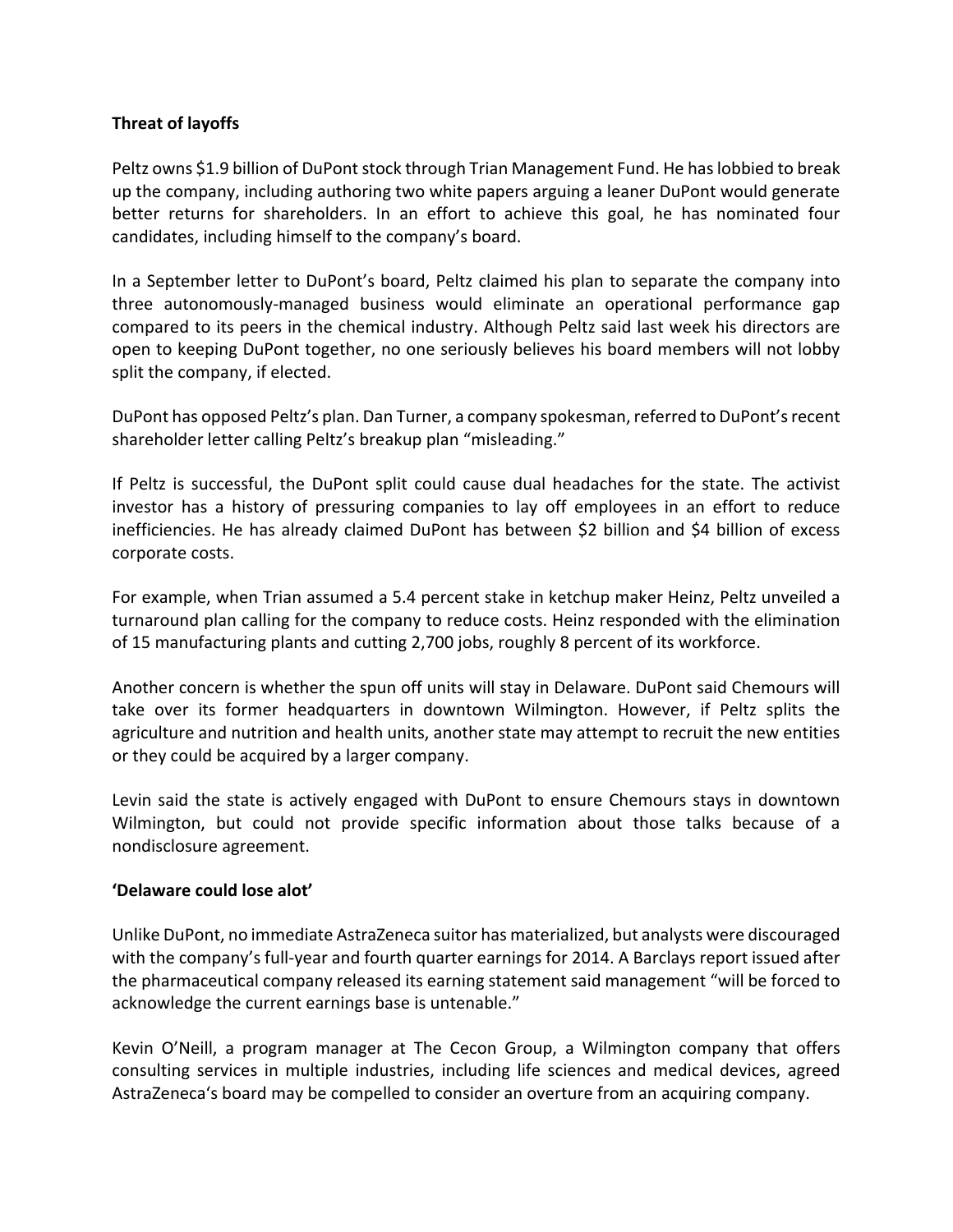"AstraZeneca's financial performance makes them a target because they are under a lot of pressure to find a better return on shareholder investment," O'Neill said. "If another party were to offer a slight premium on the stock price, AstraZeneca would have to look at that deal to create a better outcome than what they already have."

But Joseph Fuhr, a professor of economics and adjunct assistant professor of pharmaceutical and healthcare business at Widener University, said even companies with strong earnings are merger targets in today's market.

"Everyone in the drug industry is now a possible merger target because those companies are merging more and more," he said.

In a statement released to the News Journal, AstraZeneca noted that its full revenue increased in 2014. The company's full‐year revenue inched up 3 percent at constant exchange rates to \$26 billion last year from \$25.7 billion in 2013. AstraZeneca also achieved a record six product approvals last year.

It is not clear if Pfizer will attempt another play for AstraZeneca. Earlier this month, Pfizer paid \$17 billion to acquire Hospira, an Illinois manufacturer of generic versions of expensive biologic drugs. The acquisition was Pfizer's first deal since the AstraZeneca transaction collapsed.

While the DuPont situation is more imminent, Butkiewicz said an AstraZeneca acquisition could potentially be more devastating to the state.

"I'm less concerned about DuPont than I am about AstraZeneca, he said. "With DuPont it's not a takeover, but a restructuring. If a company takes over AstraZeneca they won't have duplicate management. Delaware could lose a lot"

The Pfizer deal was so worrisome to Delaware that its federal representatives, U.S. Sens. Tom Carper and Chris Coons and U.S. Rep. John Carney, sent a letter to Pfizer CEO Ian Read. In the letter, the legislators said they were "mindful of the negative impact this merger could have on the thousands of dedicated AstraZeneca employees in our state."

Although Pfizer walked away from the deal, they could return. Under British merger and acquisition laws, a company must wait six months before it attempts another merger with the same company. The six-month waiting period expired in November.

Levin said Markell was in constant contact with AstraZeneca when Pfizer was targeting the company. He said Pfizer had reached out to state officials, but Delaware refused to engage the company.

"Our allegiance was to our friends at AstraZeneca," he said. "We thought an independent AstraZeneca was in Delaware's best interest."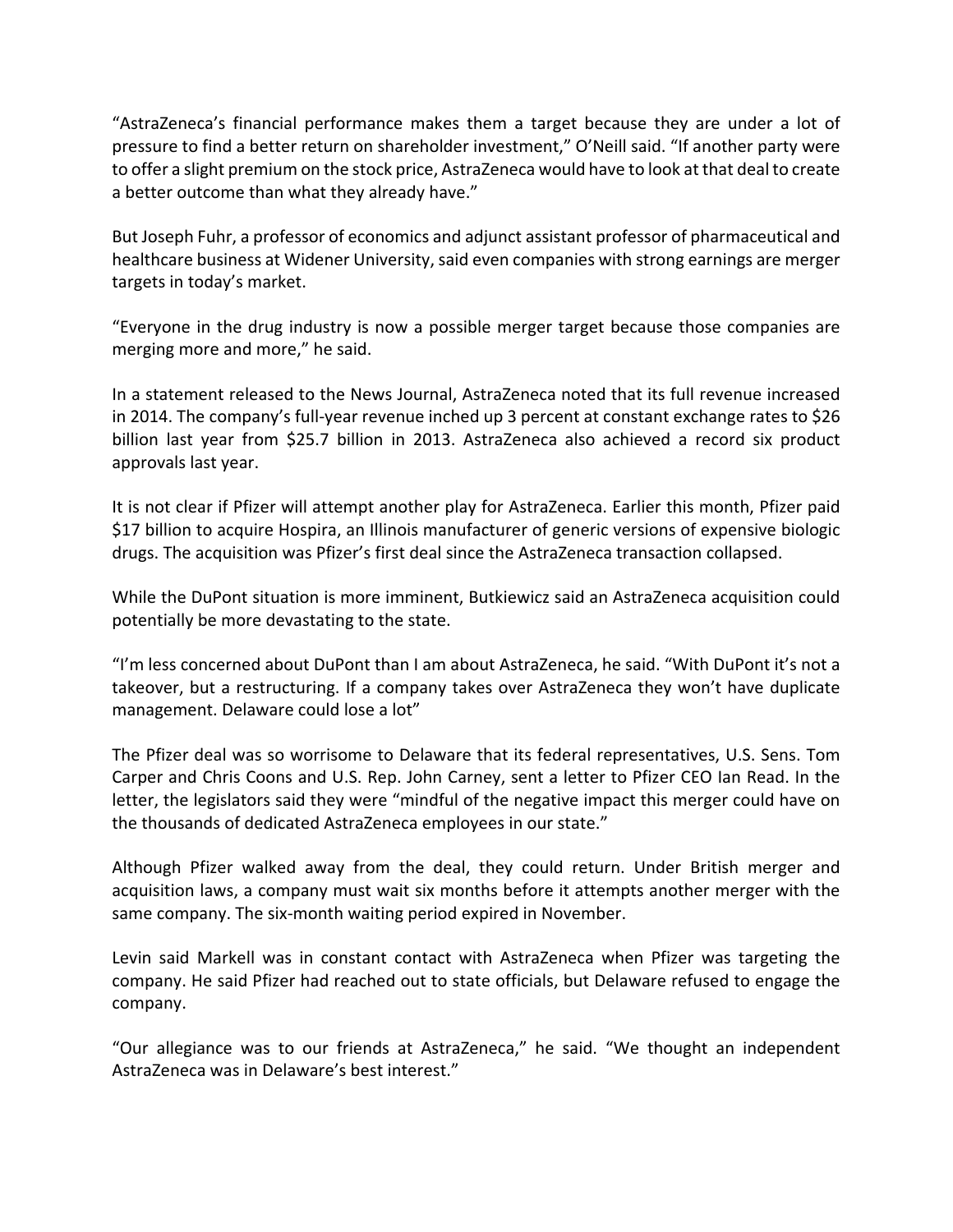## **Markell is hopeful**

DuPont and AstraZeneca combine to employee roughly 9,600 people in the state. Although the companies account for roughly 2.2 percent of the state's 427,881 employed residents, they offer higher paying executive level jobs.

"A lot of people could lose good‐paying jobs," Butkiewicz said. "The state won't get those jobs back, at least not on those levels. There is no obvious single source to offset the job loss that could happen in Delaware."

Job losses at either company will have a ripple effect on the greater Wilmington community because so many employees support shops and restaurants near their offices.

"You have to look at the benefit of these companies as more than just salaries," Butkiewicz continued. "Companies can say they are creating 50 jobs, but they are really creating 75 because those employees are buying things in the area."

Delaware's unemployment rate decreased to 5.4 percent in December, a full point from from October's 6.4 percent rate, according to state statistics. John Boyd is a principal of The Boyd Co. Inc., a organization that advises companies on relocation said Delaware's size makes it difficult to absorb job losses.

"DuPont is already leaving downtown Wilmington, so if AstraZeneca were to reduce their presence in the region, it would be a very dire situation for the greater Wilmington economy," Boyd said.

But Markell emphasized that he is positive about the future of both companies.

"(DuPont's) Ellen Kullman is a great leader who recruited two strong members to the company's board," he said. "I've been really impressed with (AstraZeneca CEO) Pascal Soriot. AstraZeneca's pipeline is better than it has ever been."

## **Credit card and banking hub**

Delaware's unemployment rate in December 1979 was 6.9 percent, well above the national average of 5.8 percent, according to the Bureau of Labor Statistics. In an effort to improve the state's employment picture, the General Assembly passed the Financial Center Development Act, or FCDA. The legislation removed interest rate ceilings on banks. At that time, many banks located in New York had been frustrated with that state's law limiting interest rate increases. Delaware enacted the Consumer Credit Bank Act of 1983 two years later which allowed smaller and limited‐purpose banks receive the same advantages of the FCDA.

The FCDA helped transform Delaware into a credit card and banking hub. A 1987 study by Delaware economist Eleanor D. Craig revealed that within six years, the legislation added 15,300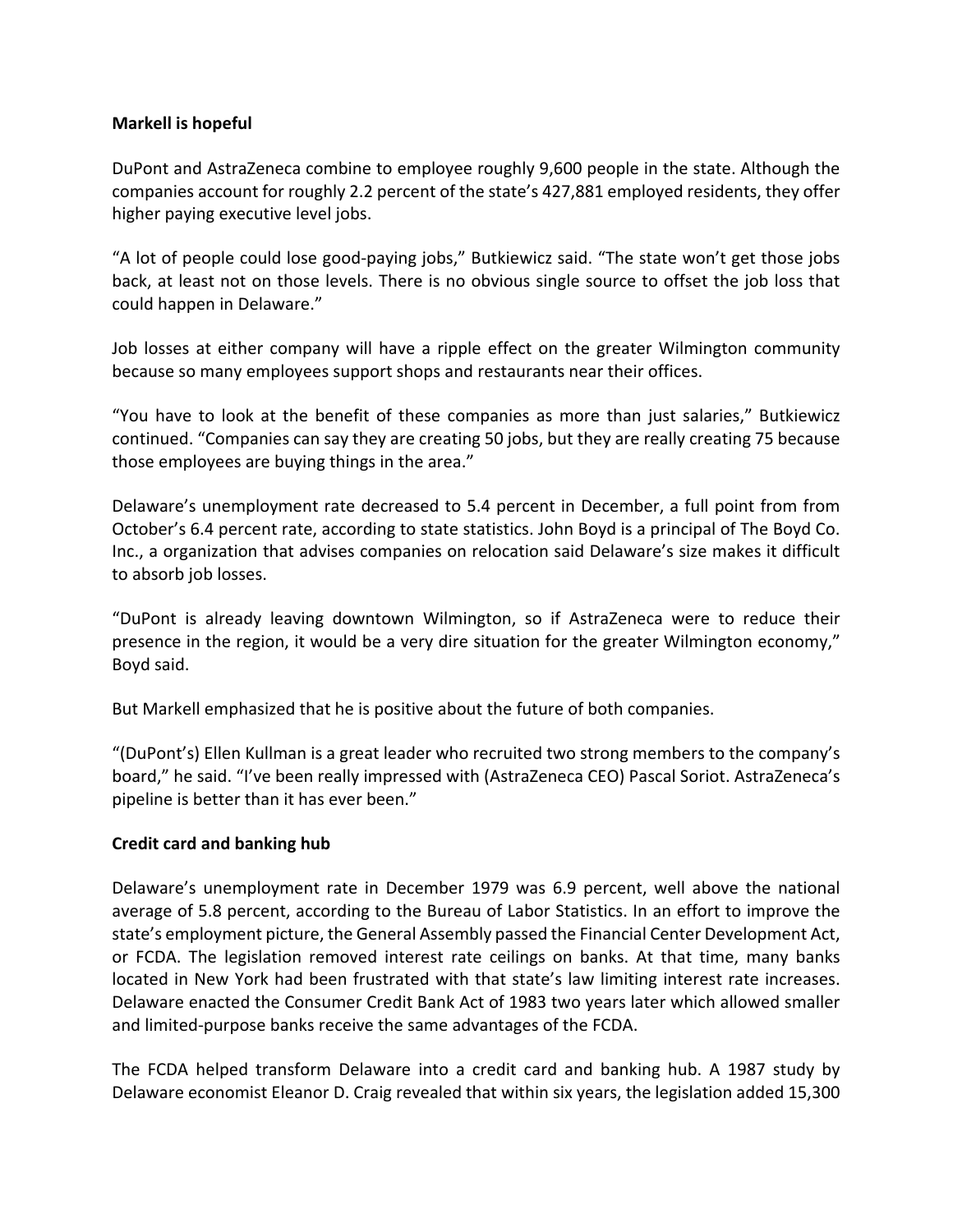jobs and \$554.6 million in additional personal income to the state. The study also concluded the banking jobs created a need for 90 retail establishments, increasing retail sales by \$284.3 million per year.

But there is no 2015 version of the FCDA available to save Delaware if DuPont is split up and AstraZeneca is acquired.

"There is no obvious regulation changes that will make as big a difference as the FCDA did in 1981," Butkiewicz said. "It's a lot harder to do these things now because everyone is wise to it. Look at how other states have copied Delaware's corporate charter."

Boyd said the best thing Delaware can do to retain and keep jobs is keep taxes low and offer companies redevelopment incentives.

"Companies will need access to new incentives to customize new corporate investments," he said. "The AstraZeneca facility was designed 30 years ago with 250 square feet per worker. Projects today require about 125 square feet per worker so economic development forces will need to address how to repurpose that vacant space."

Lavelle agreed that low taxes are the key to attracting businesses to Delaware.

"Obviously, we need to be competitive with our tax rates," he said.

Delaware officials should also be constantly marketing the state to companies located in other parts of the country. Boyd said right now Delaware should reaching out to the increasing number of New York companies that have investigated relocating to New Jersey.

"There is no reason Wilmington can't present itself as an alternative to the prohibitively expensive New York City market," he continued. "The governor should make the case to these companies that there is a greater cost savings in relocating to Wilmington instead of Bergen County. This is an area where governors can take the lead with economic development."

Levin said the state is always looking to attract new businesses to Delaware.

## **Market conditions a factor**

In the cases of AstraZeneca and DuPont, any structural changes would be influenced by market fluctuations. For example, DuPont's shareholders will likely accept or reject Peltz's proposal based on how the company is generating shareholder value at the time of the vote. If a suitor emerges for AstraZeneca, it would likely require a U.S. company seeking to do an inversion or company needing to infuse new products into a barren pipeline.